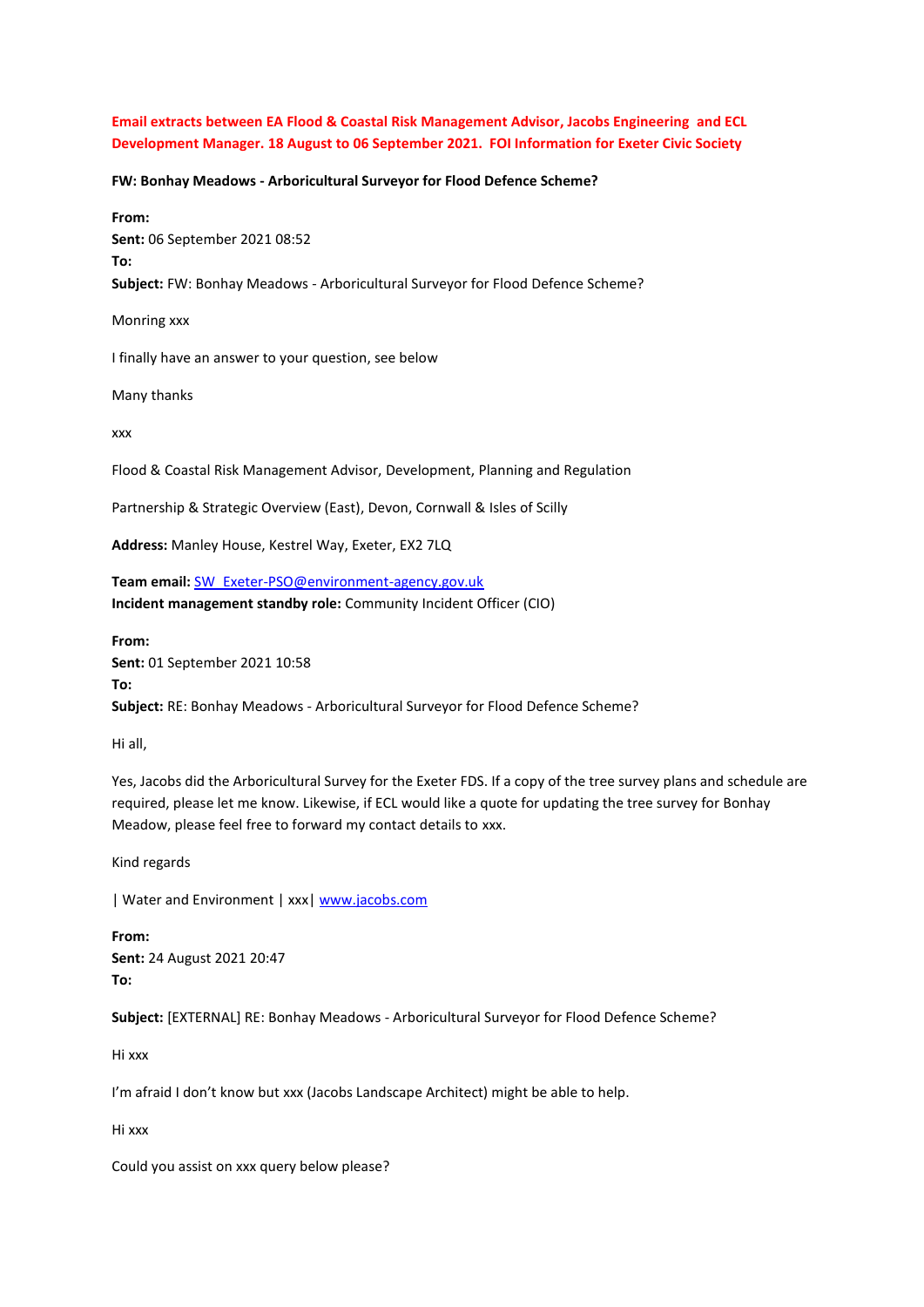Thanks

xxx

**From: Sent:** 24 August 2021 15:19 **To: Subject:** FW: Bonhay Meadows - Arboricultural Surveyor for Flood Defence Scheme?

Hi Both – hope you are having a nice summer -

In the absence of xxx – Do either of you know who did the Arboricultural Survey for the Exeter FDS? I don't have access to all the document 'we' produced, or know where they are.

Cheers

Xxx

Flood & Coastal Risk Management Advisor, Development, Planning and Regulation

Partnership & Strategic Overview (East), Devon, Cornwall & Isles of Scilly

**Address:** Manley House, Kestrel Way, Exeter, EX2 7LQ

**Team email:** [SW\\_Exeter-PSO@environment-agency.gov.uk](mailto:SW_Exeter-PSO@environment-agency.gov.uk) **Incident management standby role:** Community Incident Officer (CIO)

**From: Sent:** 18 August 2021 13:57 **To: Cc: Subject:** Bonhay Meadows - Arboricultural Surveyor for Flood Defence Scheme?

Hi xx,

I have just left a voicemail for you to see if you might help advise who undertook the Arboricultural Survey associated with the Flood Defence Scheme works at Bonhay Meadows. I did try xxx phone number before yours but learned she's on annual leave.

ECL are looking to get an updated tree survey of the proposed development area and I had a thought that it might be efficient/cost effective to approach the company that did the survey for the Flood Defence Planning application (I have looked at the ECC Planning Portal, but can't seem to find it online.)...

Are you able to help please?

kind regards,

xxx

**Development Manager, Exeter City Living Ltd**